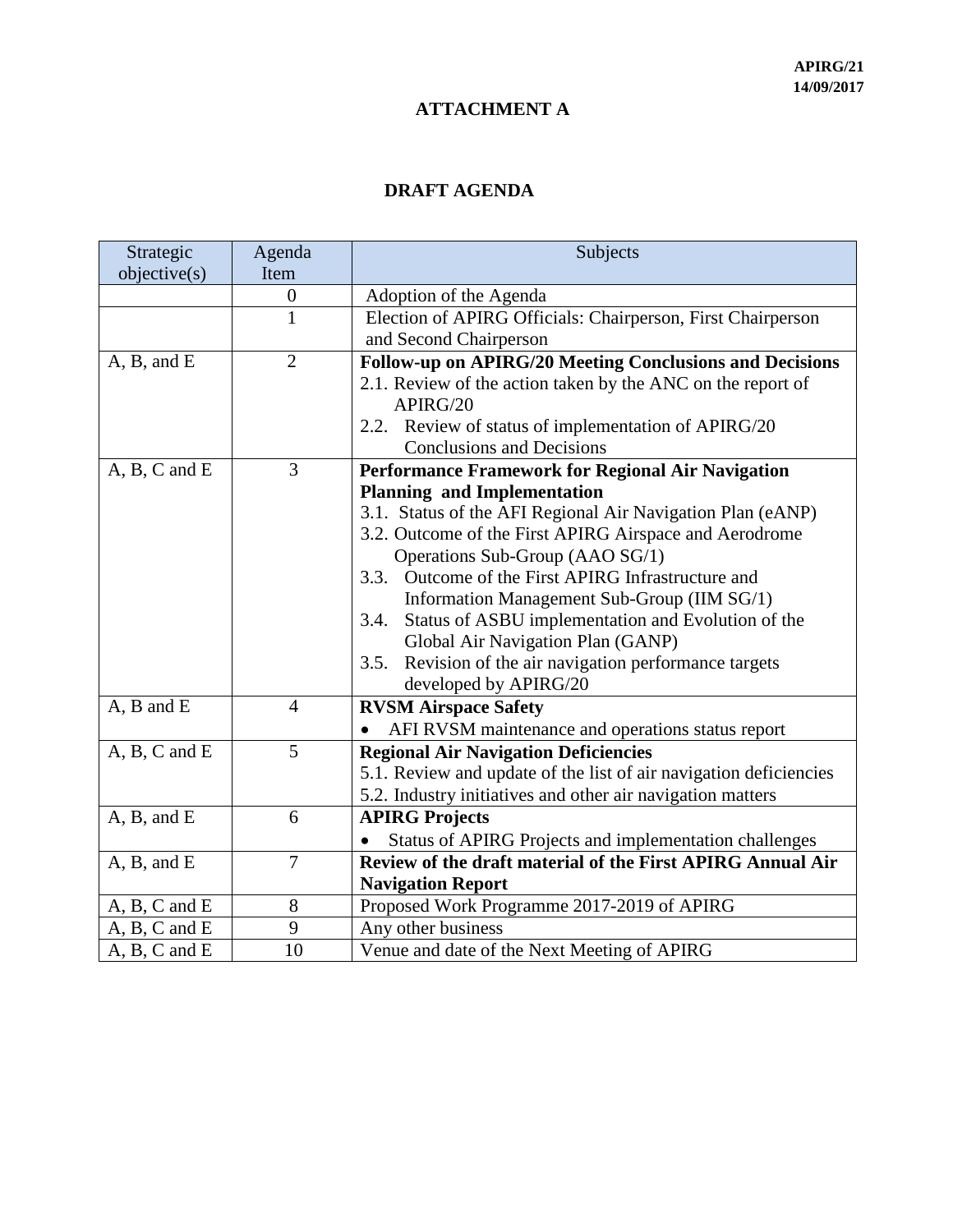## **EXPLANATORY NOTES ON THE AGENDA ITEMS**

| Agenda Item 0 | Adoption of the Agenda                                                                                                                                                                                                                                                                                              |
|---------------|---------------------------------------------------------------------------------------------------------------------------------------------------------------------------------------------------------------------------------------------------------------------------------------------------------------------|
| Agenda Item 1 | <b>Election of APIRG Officials</b><br>Under this agenda item, the meeting will elect the APIRG Officials,<br>e.g. the chairperson, the first vice and the second vice chairs.                                                                                                                                       |
| Agenda Item 2 | Follow-up on APIRG/20 Meeting Conclusions and Decisions                                                                                                                                                                                                                                                             |
|               | Under this agenda item, the meeting will review the action taken by<br>ICAO, States and on the Conclusions and Decisions from<br>APIRG/20.                                                                                                                                                                          |
| Agenda Item 3 | Performance Framework for Regional Air Navigation Planning and<br>Implementation                                                                                                                                                                                                                                    |
|               | Under this agenda item, the meeting will review the reports of the<br>First APIRG Airspace and Aerodrome Operations Sub-Group (AAO<br>SG/1) and the First APIRG Infrastructure and Information<br>Management Sub-Group (IIM SG/1) meetings, with focus on the<br>status of implementation of their work programmes. |
|               | The meeting will also provide an update on the status of<br>implementation of the ICAO aviation system block upgrades<br>(ASBU) Block 0 modules and regional performance objectives. It<br>will also be updated on the revised the Global Air Navigation Plan<br>(GANP, $5^{th}$ Edition).                          |
|               | Furthermore, the meeting will discuss the revision of the air<br>navigation performance targets developed by APIRG/20, in view of<br>their amalgamation with the aviation safety targets to be revised by<br>RASG-AFI/4 meeting.                                                                                    |
| Agenda Item 4 | <b>RVSM</b> Airspace Safety                                                                                                                                                                                                                                                                                         |
|               | Under this agenda item, the meeting will review the status report of<br>the AFI RVSM maintenance and operations, and discuss any other<br>relevant issues pertaining to ARMA.                                                                                                                                       |